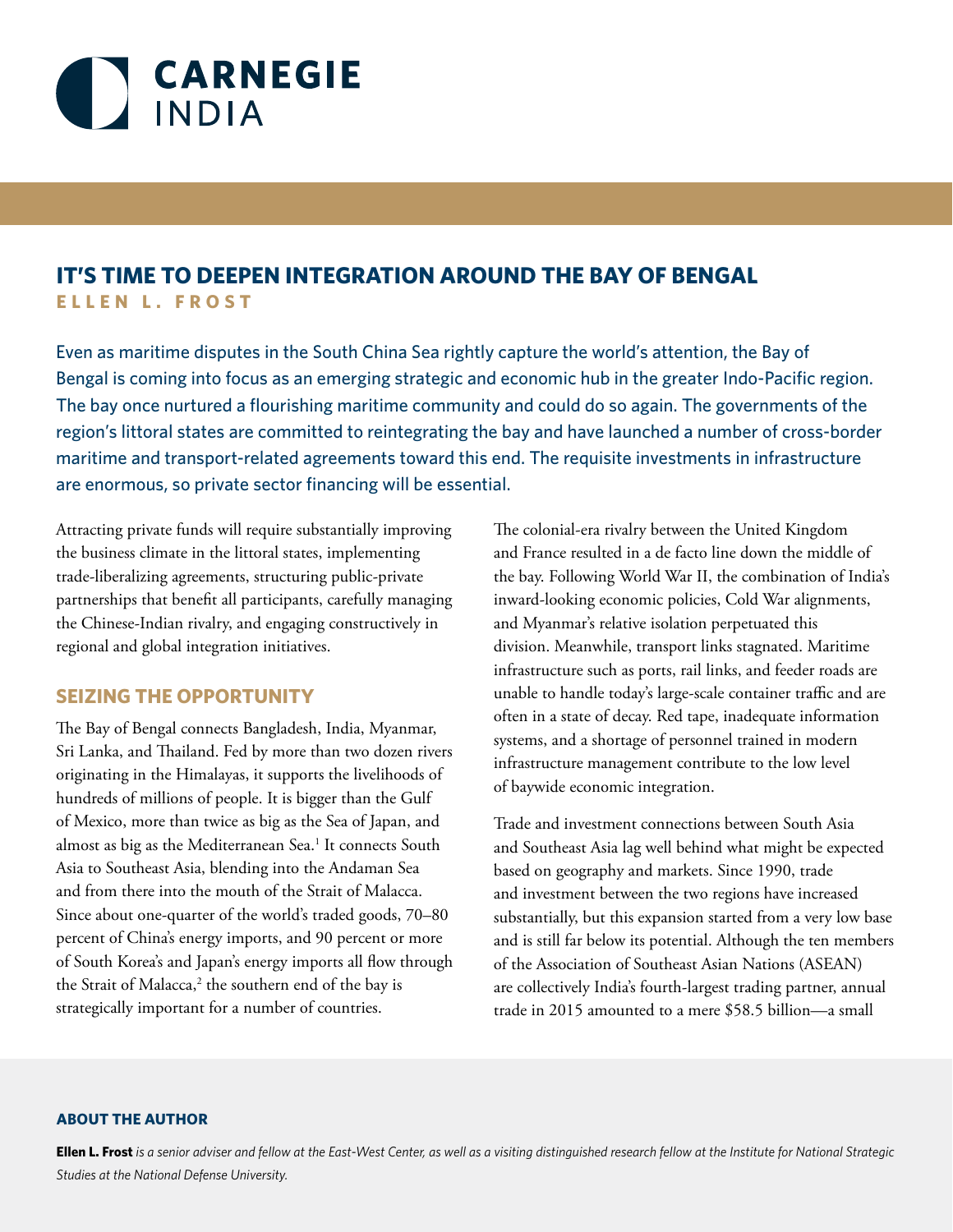amount by Asian standards. $^3$  Two-way investment is similarly miniscule. Although foreign direct investment (FDI) into India is growing substantially, cumulative India-ASEAN FDI has been less than \$50 billion in each direction.<sup>4</sup>

This low degree of economic integration illustrates a lost opportunity of major proportions. Numerous studies confirm that reducing trade and investment barriers leads to higher levels of economic growth.<sup>5</sup> Streamlining port procedures, rationalizing cross-border and ocean-bound river traffic, and harmonizing regulations can attract investment, create jobs, boost incomes, reduce migration, and help foster stability. Joint measures to control water pollution would improve health conditions and protect fisheries. Cross-border people-to-people and business ties would create groups with a vested interest in conflict management and peace.

South Asia itself suffers from a very low level of economic integration. Only 5 percent of its total trade and less than 1 percent of its investment take place within the region.<sup>6</sup> Tensions between India and Pakistan have stifled efforts to promote meaningful free trade agreements among the members of the South Asian Association for Regional Cooperation. By contrast, intra-ASEAN trade in 2015 amounted to 24 percent of total ASEAN trade.<sup>7</sup>

This difference mirrors South Asia's low level of globalization: although the region is home to 1.7 billion people—almost one quarter of the world's population of 7.5 billion8 —it typically accounts for 2 percent or less of world trade.9 Foreign investment into South Asia is similarly limited. According to the United Nations Conference on Trade and Development, South Asia's incoming FDI in 2015 amounted to only 12.6 percent of GDP, compared with Southeast Asia's 69.9 percent.<sup>10</sup> Investment in Bangladesh, India, and Sri Lanka in 2015 totaled \$48.1 billion, or 2 percent of the world total of \$2 trillion.

Fortunately, new opportunities to reintegrate the bay are opening up. They include the political transformation of Myanmar, the presence of a strong and reform-minded government in Delhi, India's 7 percent–plus growth rate, and the combination of China's economic diplomacy and concern on the part of regional governments about Beijing's intentions. All the states bordering the bay favor reviving and deepening pre-colonial maritime ties, adding new ones, and improving the infrastructure that sustains them. And all of them want to avoid having to choose between India and China (or between India and any other regional power).

# **THE CHINESE-INDIAN RIVALRY**

Deepening integration around the Bay of Bengal requires a peaceful environment to attract badly needed investment. Infrastructure funding needs in particular are long-term, and investors require a safe physical environment and reasonably predictable returns. For this reason alone, the governments of China and India must manage existing border disputes and other current tensions carefully to preserve peace, stability, and economic cooperation in the bay region.

India and China fought a major war in 1962 and have since clashed in border areas, and the peaceful resolution of Chinese-Indian disputes cannot be taken for granted. To counter China's growing presence in countries bordering the bay—and recognizing the strategic importance of the Strait of Malacca—in 2001, the Indian government established the country's first tri-service command in the southeast corner of the bay: the Andaman and Nicobar Command.11 The southern end of the Andaman and Nicobar island chain is only 90 miles (145 kilometers) from Indonesia's Aceh Province, which borders the strategically vital Strait of Malacca. Three Indian army battalions have already been assigned to the command, and a number of fighter aircraft operate from the islands. 12 In addition, the Indian government has added more military personnel and equipment to the Eastern Naval Command, headquartered midway down India's east coast.<sup>13</sup> Much of this capability is dedicated to protecting India's exclusive economic zone (EEZ) and to combating piracy, poaching, and illegal trafficking.

So far, China has not challenged India's military supremacy in the Bay of Bengal and shows no signs of doing so in the future. The risk of a Chinese-Indian military clash in the bay area is miniscule. A careful study of the Bay of Bengal published in 2012 concluded that "the rationale behind [Chinese and Indian activities in and around the bay] is more economic than strategic."<sup>14</sup> The Indian and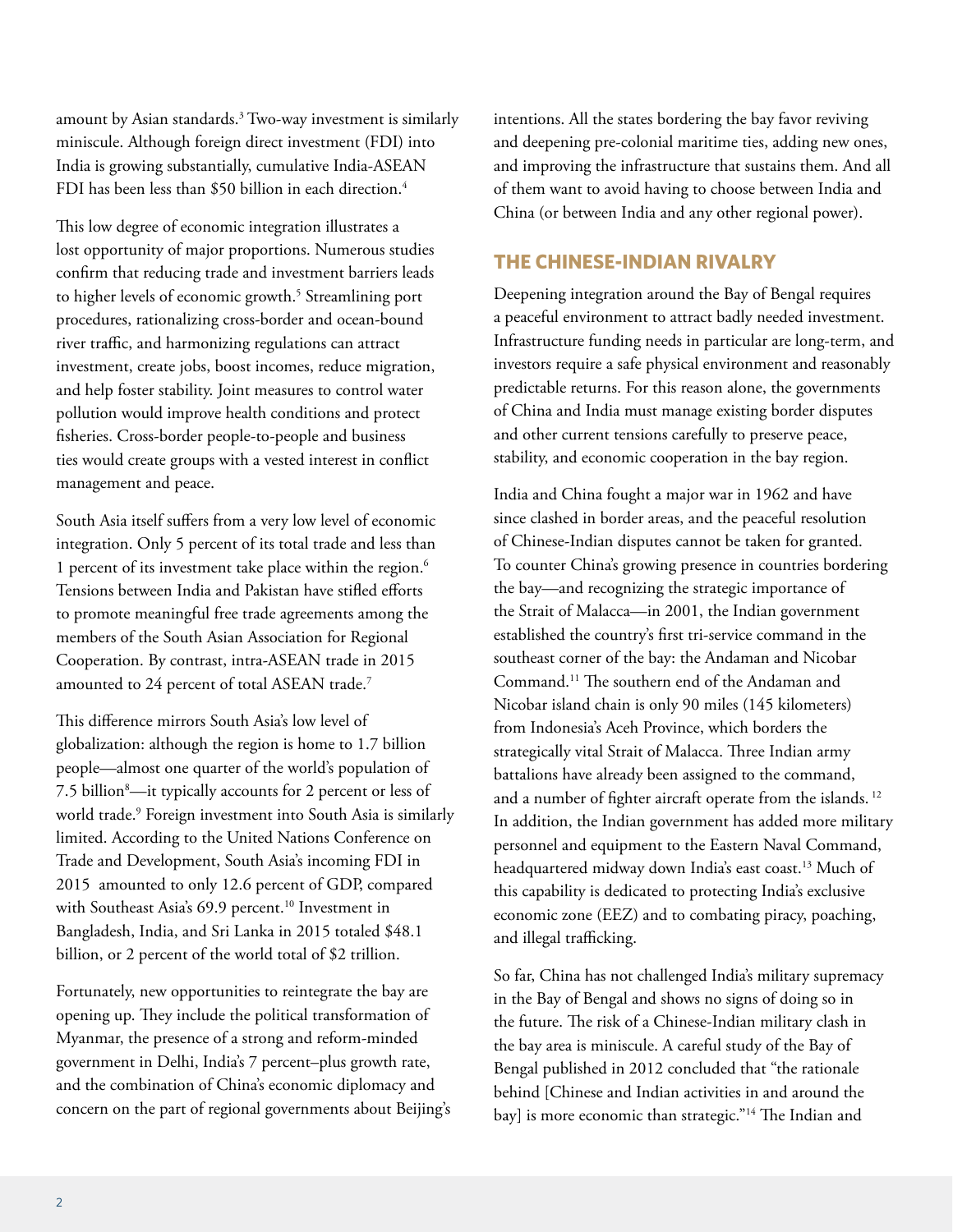Chinese governments share the common economic goal of providing access to the bay for landlocked portions of their own territory: the seven northeastern Indian states, where poverty levels are high and insurgencies are rampant, and China's Yunnan Province. More broadly, both countries need new sources of economic growth to cement their own legitimacy, and the reintegration of the bay provides a major opportunity for revenue-earning trade and investment. China's new Asian Infrastructure Investment Bank (AIIB), its Belt and Road Initiative, and other sources of funding will probably steer a significant amount of money toward countries bordering the bay, especially in the construction sector.

The current trajectory of Chinese-Indian relations provides a window for expanding and accelerating efforts to reintegrate the bay. Finding ways to promote Chinese-Indian political dialogue, keep occasional border clashes under control, and accept peaceful economic competition will contribute significantly to the future prosperity of the bay region. The current strategic environment points in this direction.

#### **REGIONAL INITIATIVES TO PROMOTE CONNECTIVITY**

Meanwhile, regional and bilateral efforts to reintegrate the Bay of Bengal are increasing. These initiatives demonstrate that the governments of the bay's littoral states recognize the potential economic boost that reintegration offers. Many discussions are in play. Since transborder projects require day-to-day coordination and joint problem-solving efforts, successful negotiations require some degree of trust. Numerous working group sessions and ministerial meetings may not produce many tangible results, but they foster communication and personal relationships that will prove useful as reintegration proceeds.

Some such discussions, elevated to the highest level of government, have already borne fruit. Transport-related negotiations between India and Bangladesh are particularly noteworthy. For India's seven northeastern states, access to the bay through Bangladesh would make the most sense. But owing to various disputes with Bangladesh, New Delhi had been unable to obtain approval from Dhaka for transit and transport rights until Indian Prime Minister Narendra

Modi's visit to Bangladesh in June 2016.15 Before the agreement was concluded, it took weeks for a container to be transported from Delhi to Dhaka, whereas transport by rail through Bangladesh would take only two or three days.

During a visit to India by Bangladesh's Prime Minister Sheikh Hasina, the two governments built on this breakthrough. Their joint statement noted that three Indian lines of credit to Bangladesh were or would soon be enhancing infrastructure and transport capacity, including port construction and shipping.<sup>16</sup>

Another promising development is the Motor Vehicle Agreement signed by Bangladesh, Bhutan, India, and Nepal (a subgroup known by the acronym BBIN) in 2015. The agreement envisages free passage of cargo and passenger motor vehicles, but it falls short of establishing truly open borders. Various protocols will define the number of vehicles that can cross the borders in a given year, the types of vehicles that can cross, and the specific routes they can travel along. These protocols will also provide for common forms to allow swift and smooth movement.<sup>17</sup> Similar BBIN discussions about connecting rail lines, upgrading land-based customs stations, and harmonizing customs procedures are under way.

Although Indian ships can now use Bangladesh's waterways and the Chittagong-area port to transport goods to and from India's isolated northeastern states, the Indian government is still going ahead with its prior commitment to fund an alternative route: the Kaladan Multi-Modal Transit Transport project in Myanmar. This ambitious road, rail, riverine, and maritime project will also enable the seven northeastern Indian states to avoid the difficult Siliguri (or Chicken's Neck) land corridor by providing a maritime route to southern India's Coromandel Coast.18 Difficult terrain, the opening of Bangladesh's ports, and conflict stemming from the mistreatment of the Rohingya people in Myanmar's Rakhine State may well delay the completion of this project.

As the Kaladan project demonstrates, bilateral and regional initiatives to reintegrate the bay face numerous physical and political challenges. If this were not the case, reintegration would have taken place by now without help from governments and regional development banks.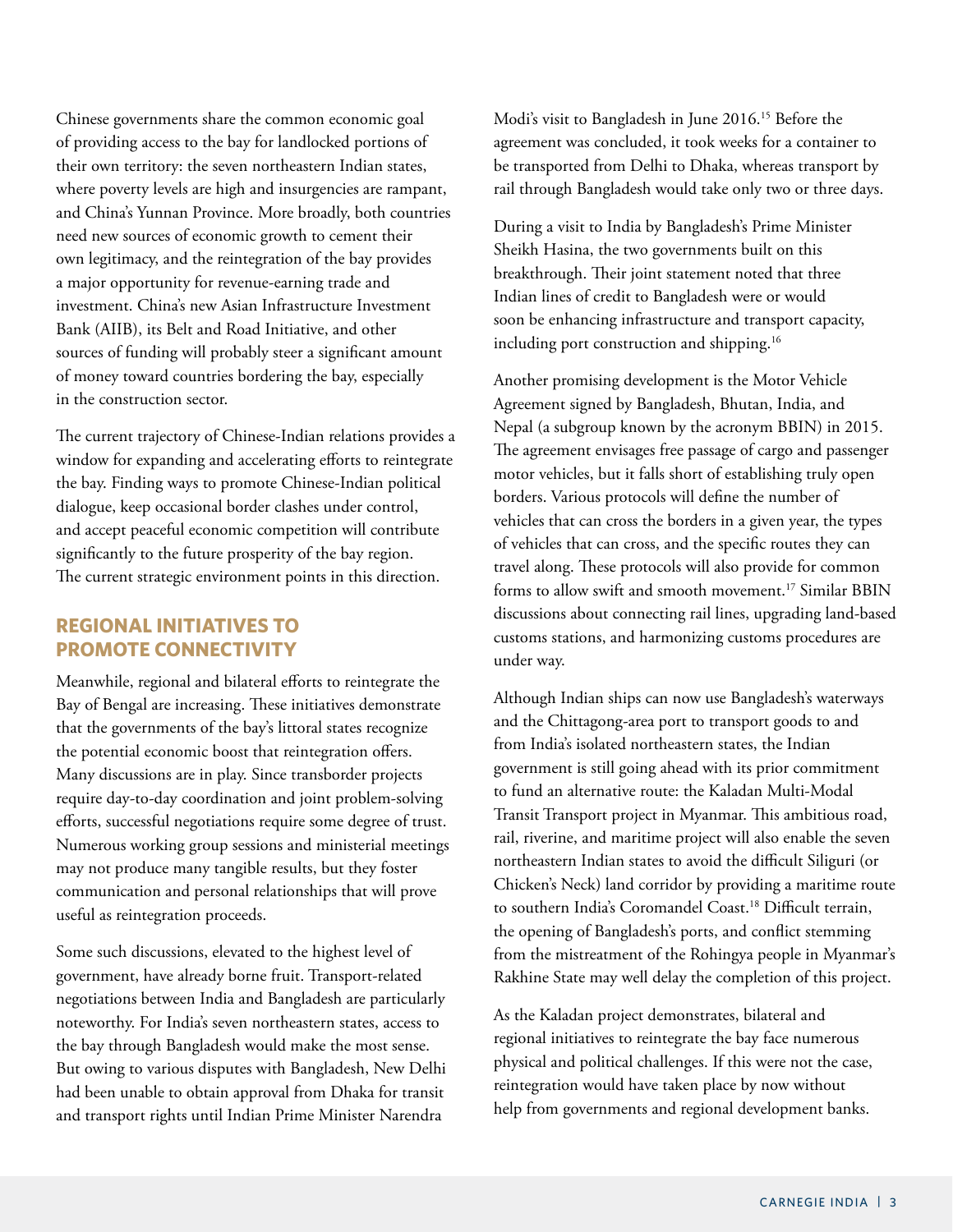Nevertheless, there appears to be substantial and widespread political recognition of the gains stemming from reintegrating the bay, and this demonstrates that the time is ripe for overcoming obstacles to this promising opportunity.

### **PRIVATE SECTOR INVOLVEMENT**

A successful reintegration initiative will require providing adequate incentives and guarantees to the private sector. Financing modern, large-scale maritime and riverine infrastructure projects linking South Asia and mainland Southeast Asia will require trillions of dollars. Governments and development banks can legitimize projects and attract private participation, but they will be unable to supply more than a small fraction of the necessary funds. Even China's government-backed grants and loans, offered under the auspices of the Belt and Road Initiative, the AIIB, or other sources will not go very far. Private sector participation whether alone or, more likely, through carefully structured public-private partnerships-is thus essential.<sup>19</sup>

Such participation calls for substantial improvements in the business climate and hence profound changes in the business culture of the region. The task is immense. Countries bordering the Bay of Bengal score poorly in the World Bank's 2016 Ease of Doing Business rankings. Thailand is at the top of the group, ranking 46 (out of 190). The others range from 110 (Sri Lanka) to a dismal 176 (Bangladesh), with India coming in at 130 (data for Myanmar are not available).<sup>20</sup>

In addition to these impediments, there are many technical obstacles. The World Bank's Logistics Performance Index lists six indicators: customs, infrastructure, international shipments, logistics competence, tracking and tracing, and timeliness. In 2016, India and Thailand earned the highest global rankings among the five countries bordering the bay (35 and 45 out of 100, respectively), with the others well behind (Sri Lanka was not listed).<sup>21</sup>

Other obstacles holding back private sector investment in cross-border, transport-related infrastructure throughout the bay region arise from the shallowness of financial markets and the associated weakness of financial connectivity, compounded by a lack of harmonized regulatory procedures.

Impediments include the inadequacy of existing rating frameworks; the slow pace of reform of financial markets, including the general absence of a commercial debt market; the lack of mechanisms to permit foreign exchange hedging; and the possibility that capital controls imposed without warning will cause large, destabilizing changes in currency values. Market-distorting energy subsidies and price controls impede cross-border energy transmission. Despite pledges to streamline the approval process for constructing energy facilities and transmitting energy across borders, investors must go through multiple time-consuming steps. They frequently encounter demands for bribes and other forms of corruption.<sup>22</sup>

For decades, India failed to take advantage of its long coastline (over 4,600 miles or 7,400 kilometers). In 2016, recognizing the country's maritime potential, the Indian government approved a major port-led development initiative known as the Sagarmala Program, consisting of more than 150 projects in thirteen states and union territories.23 Implementation will be carried out by relevant port authorities, state governments, and central ministries. Additional funding is projected to come from private sources or through public-private partnerships.<sup>24</sup> Although the Sagarmala Program was originally envisaged as a tenyear project, the time frame has now been accelerated unrealistically, perhaps—to five years.<sup>25</sup> Plans include not only building ports, feeder roads, and solar-powered energy sources but also unscrambling and clarifying land ownership rights, which are often a source of major delays. The government has pledged that the awarding of waterfront and associated land to port-dependent industries will be conducted in a transparent manner.

The Sagarmala Program is still at an early stage. Detailed project reports and feasibility studies are now under way. In July 2016, the Indian government announced the creation of the Sagarmala Development Company, charged with identifying port-led projects, assessing risks, structuring the bidding process, and providing equity support to states and regions. Plans include issuing contracts and starting work on three major greenfield ports in the coming year. A Dubaibased company, DP World, is among those expressing interest in major investments in India's port infrastructure.<sup>26</sup>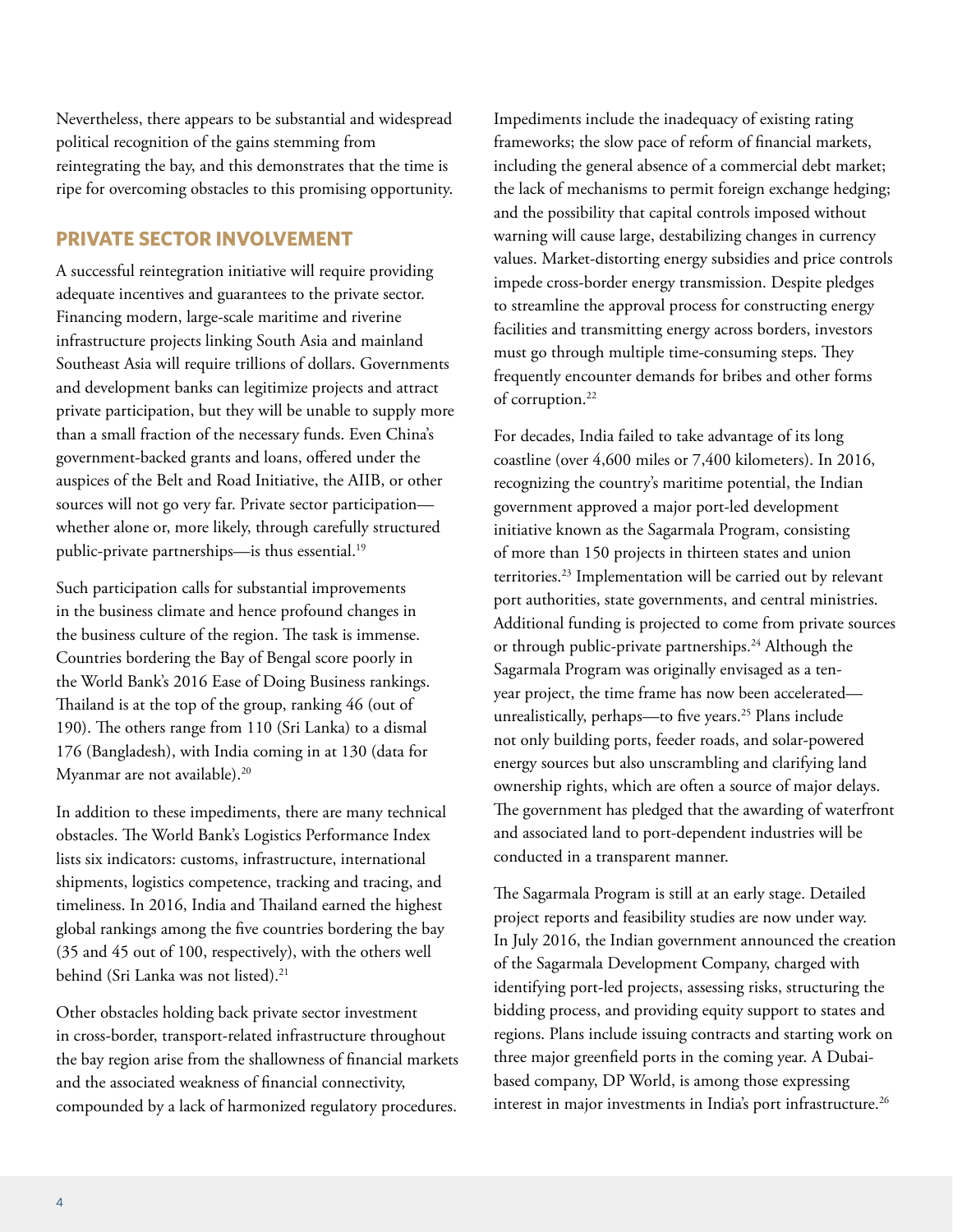If the Sagarmala Program shows early signs of success, its example will send a strong signal to other governments and potential investors, but delays are almost inevitable.

Other countries bordering the Bay of Bengal also have plans to enhance maritime and associated transport connections. In a 2015 study, the Asian Development Bank (ADB) identified several illustrative priority projects. In addition to the Kaladan project linking Myanmar with northeastern India discussed above, they include:

- India: a new deepwater port (Kolkata/Haldia), with road and rail access.
- Bangladesh: a new container terminal in Chittagong and a new deepwater port serving Chittagong.
- Myanmar: improved road connections to the Thilawa Port, improved port connectivity in East Dagon Township of greater Yangon, and the development of a new port at Dawei, as well as a deepwater port at Kyaukpyu.
- Sri Lanka: the expansion of South Harbor in Colombo and an expansion of the deepwater port of Hambantota.<sup>27</sup>

Other sources of outside public funding include the AIIB and other China-sponsored sources. Bangladesh was the locus of one of the first four projects that the AIIB approved ([a \\$165 million loan](https://www.aiib.org/en/projects/approved/2016/bangladesh-distribution-system.html) for expansion of the electricity grid), and a maritime project may be on the horizon. A Chinese state-owned enterprise, the China Merchants Port Holdings Company, is trying again to acquire an 80 percent stake in Sri Lanka's southern port of Hambantota.<sup>28</sup> In short, major funds can be raised if political and commercial conditions are favorable.

### **COOPERATIVE PRECEDENTS AND INSTITUTIONS**

There is no shortage of global, regional, subregional, and bilateral organizations, agreements, and forums devoted to improving maritime connections, managing major cross-border rivers, and facilitating trade and investment in the Bay of Bengal region. Each of these efforts can or could provide technical expertise, sponsor technical dialogues, conduct in-depth studies of promising projects, host meetings with the private sector, provide a roadmap for next steps, and subtly apply peer pressure to governments that are slow to enact necessary reforms.

One of the most important agreements is the World Trade Organization's (WTO) Trade Facilitation Agreement, which came into force in February 2017. The agreement aims to cut red tape and streamline time-consuming customs procedures by expediting the movement, release, and clearance of goods. It also provides for technical assistance and capacity building for all signatory governments that have ratified the agreement and that request such help.<sup>29</sup>

Meanwhile, the WTO's Government Procurement Agreement has forty-seven national signatories. This agreement requires open bidding procedures and a high degree of transparency. Although none of the countries bordering the bay are members—India, Sri Lanka, and Thailand are observers—the standards set by this agreement should have a positive influence on infrastructure planning throughout the bay.

The most important source of research, analysis, and advocacy for reintegrating the bay is the ADB. In 2015, the ADB's Office of Regional Economic Integration and the Tokyo-based ADB Institute issued a study of connectivity between South Asia and Southeast Asia that outlines a wide range of initiatives and impediments.<sup>30</sup> The study demonstrated conclusively that "improving ports and port access has the greatest potential to improve connectivity between South Asia and Southeast Asia."

A logical vehicle for a stepped-up reintegration effort is the Bay of Bengal Initiative for Multi-Sectoral Technical and Economic Cooperation (BIMSTEC), whose members are Bangladesh, Bhutan, India, Myanmar, Nepal, Sri Lanka, and Thailand. (Landlocked Bhutan and Nepal also have vital interests in access to the bay.) Since Pakistan is not a member, there is no serious political friction. There is a BIMSTEC Expert Group on Transport and Communication, chaired by India, which promotes regional integration. For example, the group convened an expert group on regionwide road development in 2013 and is now promoting an India-Myanmar-Thailand trilateral highway.31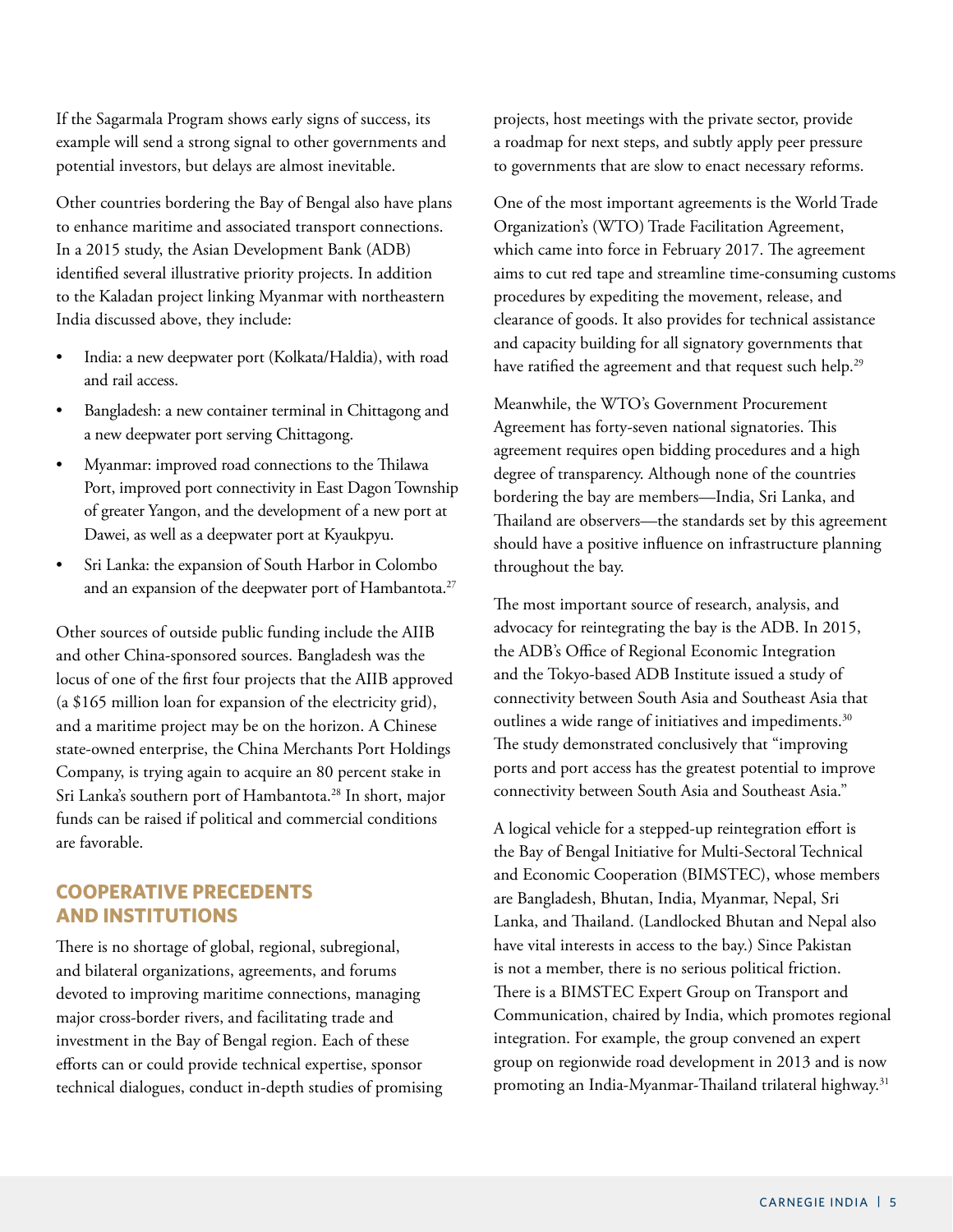Governments engaged in the Greater Mekong Subregion Economic Cooperation Program—whose members include Myanmar and Thailand—have been pursuing cooperative solutions with the help of the ADB ever since the program was launched in 1992. This far-reaching initiative could serve as a model for major rivers emptying into the bay. Other relevant groupings include the ASEAN-India connectivity project, the Mekong-Ganga Cooperation group, and the Mekong-India Economic Corridor proposal.<sup>32</sup>

The United Nations Convention on the Law of the Sea (UNCLOS) provides mechanisms to arbitrate disputes, thereby providing governments with an opportunity to defuse tensions and reinforce stability. Maritime and riverine conflicts that have arisen in the bay include the delineation of EEZs, fishing rights, and water rights. In 2012, the International Tribunal for the Law of the Sea settled a maritime boundary dispute between Bangladesh and Myanmar.33 To settle an EEZ dispute, India and Bangladesh chose a bilateral process, also under UNCLOS auspices.

Farther afield, agreements on the Amazon, the Danube, the Nile, and other rivers have existed for decades and could serve as precedents. Drawing on international law, they unite a wide range of bilateral agreements and establish common codes. Except for the Mekong, major rivers in South Asia and Southeast Asia lack similarly comprehensive legal and management arrangements.

Perhaps the most viable candidate for a cooperative riverine management framework is the Brahmaputra River, which arises in China and flows through India and Bangladesh. Political rivalry and competing claims to the Brahmaputra's vast resources pose potentially serious security risks that should be addressed sooner rather than later.<sup>34</sup> A cooperative arrangement could set an example for other river management projects. The most suitable framework would appear to be the Bangladesh-China-India-Myanmar Economic Corridor. Its three riverine basin countries are formally committed to improving connectivity, so the Brahmaputra is a natural discussion topic.<sup>35</sup>

# **POLICY RECOMMENDATIONS**

It is time for a major push to reintegrate the Bay of Bengal. The political and strategic environment is favorable, and the potential economic benefits of reintegration are enormous. Given the vast sums of money and the sophisticated technology needed to modernize maritime and associated infrastructure, private sector participation is essential. Governments in the region should pursue the following policy recommendations:

- The domestic business climates in countries bordering the bay need to be substantially improved so as to encourage private and joint public-private funding. Although reforms in some countries, notably India, are under way, the pace of reform needs to be sped up. Private companies possess badly needed capital and know-how, but most of them will not make major investments in maritime and riverine infrastructure unless business conditions continue to get better and risks are reduced.
- Representatives of private companies should be involved in the selection of viable projects—in close and continuous consultation with local communities, port authorities, and indigenous inhabitants—so as to mobilize the best available technology and learn from the most relevant experience. Port authorities, managers of riverine traffic, and others with relevant infrastructure and financial experience should form cross-border working groups—perhaps within the BIMSTEC expert group that India chairs—to ease bottlenecks and keep agreed-upon projects on schedule and within budget.
- Governments should enact and enforce laws and regulations designed to ensure contract enforcement, clarify land rights, reduce corruption, and train the personnel needed to operate modern port and riverine systems. To minimize political backlash, redundant customs inspectors and others displaced by more modern and efficient procedures should be offered new job opportunities and/or receive some form of compensation.
- Governments should fully implement the WTO's Trade Facilitation Agreement and make efforts to apply standards set by the WTO's Government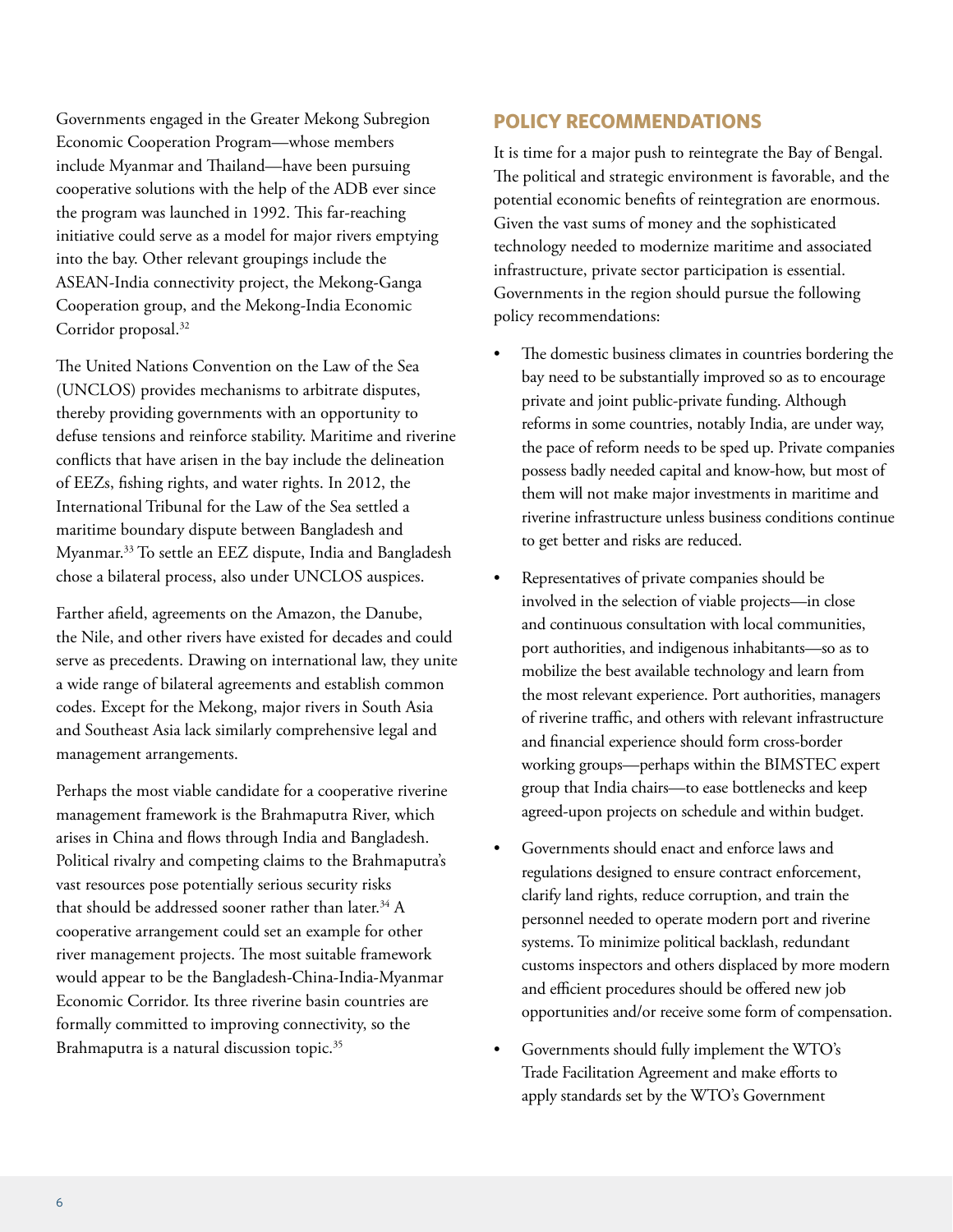Procurement Agreement. Projects should be developed and implemented in a fully transparent manner. Bidding opportunities should be publicized and nondiscriminatory, and subsidies should be identified. Governments should participate actively in all relevant global, regional, and bilateral forums designed to promote connectivity. They should also engage in closer dialogues and take advantage of available mechanisms to resolve disputes. Infrastructure funding from China-affiliated entities should not be seen as a threat.

• Initiatives aimed at reintegrating the bay region should feature prominently in national development plans and receive the highest political backing. Plans should center not only on the technicalities and financing of infrastructure modernization but also on creating and publicizing improved conditions for cross-border travel and wide-ranging people-to-people ties.

Bays and major rivers divide people and countries, but they can also connect them. The time is ripe for top-level leaders to commit themselves to the reintegration of the Bay of Bengal by mobilizing adequate resources, improving the business climate, and taking concrete steps to foster a renaissance in and around this strategically important and potentially prosperous waterway.

*The views expressed in this article are those of the author and do not necessarily represent those of the National Defense University, the U.S. Department of Defense, or other branches of the U.S. government.*

#### **NOTES**

1. The Bay of Bengal covers around 839,000 square miles (2.2 million square kilometers), the Gulf of Mexico occupies approximately 600,000 square miles (1.6 million square kilometers), the Sea of Japan takes up 377,600 square miles (978,000 square kilometers), and the Mediterranean Sea covers around 970,000 square miles (2.5 million square kilometers). Please see Philomene A. Verlaan, Suri Balakrishna, and Joseph R. Morgan, "Bay of Bengal," Encyclopedia Britannica, https:// www.britannica.com/place/Bay-of-Bengal; Richard A. Geyer, James M. Broadus, and Matthew J. LaMourie, "Gulf of Mexico," Encyclopedia Britannica, [https://www.britannica.](https://www.britannica.com/place/Gulf-of-Mexico) [com/place/Gulf-of-Mexico](https://www.britannica.com/place/Gulf-of-Mexico); Baruch Boxer, Mostafa Moh. Salah, "Mediterranean Sea," Encyclopedia Britannica, [https://www.](https://www.britannica.com/place/Mediterranean-Sea)

[britannica.com/place/Mediterranean-Sea](https://www.britannica.com/place/Mediterranean-Sea); Michitaka Uda, Joseph R. Morgan, "Sea of Japan," Encyclopedia Britannica, [https://](https://www.britannica.com/place/Sea-of-Japan) [www.britannica.com/place/Sea-of-Japan.](https://www.britannica.com/place/Sea-of-Japan)

- 2. "Sea Lane Security in the Selected EAS Countries," in *Sea Lane Security of Oil and Liquefied Natural Gas in the EAS Region*, eds. Shigeru Kimura, Tetsuo Morikawa, and Siddharth Singh, Economic Research Institute for ASEAN and East Asia, November 2016, 41–55, [http://www.eria.org/RPR\\_FY2015\\_](http://www.eria.org/RPR_FY2015_No.14_Chapter_4.pdf) [No.14\\_Chapter\\_4.pdf.](http://www.eria.org/RPR_FY2015_No.14_Chapter_4.pdf)
- 3. By contrast, ASEAN's trade with China in 2015 was \$346 billion. Please see "ASEAN Trade by Selected Partner Country/ Region, 2015," ASEAN, November 2016, [http://asean.org/](http://asean.org/storage/2016/11/Table19_as-of-6-dec-2016.pdf) [storage/2016/11/Table19\\_as-of-6-dec-2016.pdf](http://asean.org/storage/2016/11/Table19_as-of-6-dec-2016.pdf).
- 4. "ASEAN-India Relations," Indian Ministry of External Affairs, http://www.mea.gov.in/aseanindia/20-years.htm.
- 5. For quantitative estimates of the economic benefits of expanded economic integration between South Asia and Southeast Asia, see Ganeshan Wignaraja et al., "Economic Implications of Deeper South Asian–Southeast Asian Integration: A CGE Approach," *Asian Economic Papers* 14, no. 3 (October 2015): 63–81. Connectivity-focused country studies for all BIMSTEC members except Bhutan are available on the ADB website.
- 6. "South Asia Regional Integration," World Bank, [http://www.](http://www.worldbank.org/en/programs/south-asia-regional-integration) [worldbank.org/en/programs/south-asia-regional-integration.](http://www.worldbank.org/en/programs/south-asia-regional-integration)
- 7. "Intra- and Extra-ASEAN Trade, 2015," ASEAN, November 2016, [http://asean.org/storage/2016/11/Table18\\_as-of-6](http://asean.org/storage/2016/11/Table18_as-of-6-dec-2016.pdf) [dec-2016.pdf](http://asean.org/storage/2016/11/Table18_as-of-6-dec-2016.pdf).
- 8. Numbers have been rounded off. "Current World Population," Worldometers, [www.worldometers.info/world-population](http://www.worldometers.info/world-population)*;* "South Asia," World Bank, data.worldbank.org/region/south-asia.
- 9. "South Asia's Share of World Trade Continues to Grow, But Remains Relatively Small," International Monetary Fund, October 2016, [https://www.imf.org/~/media/Files/Countries/](https://www.imf.org/~/media/Files/Countries/ResRep/NPL/regional-update/201610.ashx) [ResRep/NPL/regional-update/201610.ashx](https://www.imf.org/~/media/Files/Countries/ResRep/NPL/regional-update/201610.ashx).
- 10. "Regional Fact Sheet: Developing Asia," in *World Investment Report 2016*, ed. United Nations Conference on Trade and Development (Geneva: United Nations, 2016), [http://unctad.](http://unctad.org/Sections/dite_dir/docs/WIR2016/wir16_fs_Asia_en.pdf) [org/Sections/dite\\_dir/docs/WIR2016/wir16\\_fs\\_Asia\\_en.pdf.](http://unctad.org/Sections/dite_dir/docs/WIR2016/wir16_fs_Asia_en.pdf)
- 11. Harsh V. Pant, "India Comes to Terms with a Rising China," in *Strategic Asia 2011-2012*, eds. Ashley J. Tellis, Travis Tanner, and Jessica Keough (Seattle and Washington, DC: National Bureau of Asian Research, 2011), 113. The tri-service element of the Andaman and Nicobar Command has been slow to materialize, in part because of resistance from the services; see Satu Limaye, "Weighted West, Focused on the Indian Ocean and Cooperating Across the Indo-Pacific: The Indian Navy's New Maritime Strategy, Capabilities, and Diplomacy," CNA, April 25, 2017, [https://www.cna.org/cna\\_files/pdf/DRM-2016-U-013939-](https://www.cna.org/cna_files/pdf/DRM-2016-U-013939-Final2.pdf) [Final2.pdf](https://www.cna.org/cna_files/pdf/DRM-2016-U-013939-Final2.pdf).
- 12. "Jane's World Navies: India," *HIS* Jane's, October 21, 2011, cited in Nilanthi Samaranayake, "The Long Littoral: Bay of Bengal, A Maritime Perspective on Indo-Pacific Security," CNA, September 2012, 10–11, [www.cna.org/CNA\\_files/PDF/IRP-2012-U-](http://www.cna.org/CNA_files/PDF/IRP-2012-U-002319-Final.pdf)[002319-Final.pdf.](http://www.cna.org/CNA_files/PDF/IRP-2012-U-002319-Final.pdf)